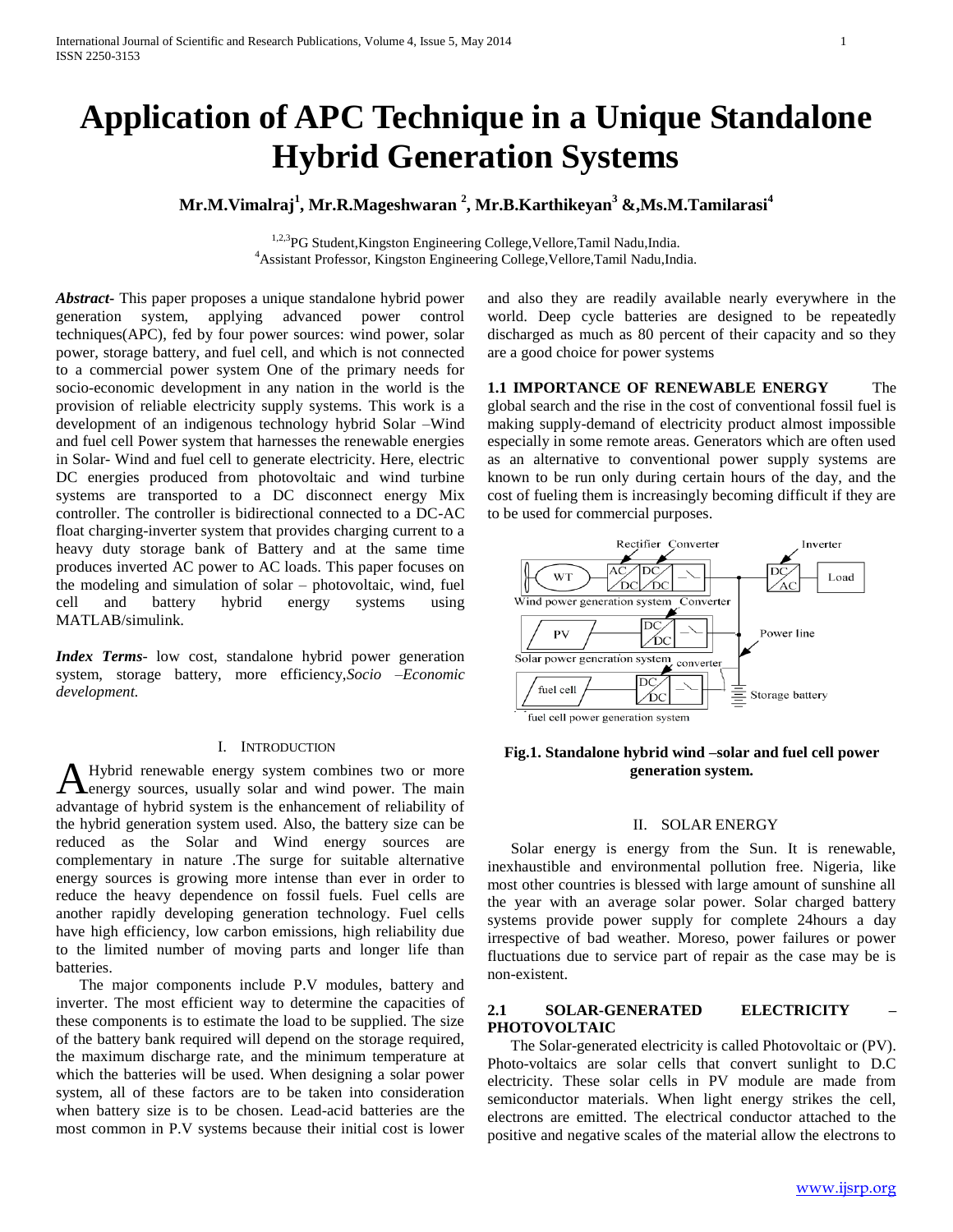be captured in the form of a D.C current. The generated electricity can be used to power a load or can be stored in a battery.

 Photovoltaic system is classified into two major types: the off-grid (stand alone) systems and inter-tied system. The off-grid (stand alone) system are mostly used where there is no utility grid service. It is very economical in providing electricity at remote locations especially rural banking, hospital and ICT in rural environments.

 PV systems generally can be much cheaper than installing power lines and step-down transformers especially to remote areas.

 Solar modules produce electricity devoid of pollution, without odour, combustion, noise and vibration. Hence, unwanted nuisance is completely eliminated. Also, unlike the other power supply systems which require professional training for installation expertise, there are no moving parts or special repairs that require such expertise.



**Figure 2. Photovoltaic System**

## **2.2 CHARGING CONTROLLER**

 The need for Charging Controllers is very important so that overcharging of the batteries can be prevented and controlled. The controllers to be used required the following features:

- 1. Prevent feedback from the batteries to PV modules.
- 2. It should have also a connector for DC loads.
- 3. It should have a work mode indicator.

## **2.3 BOOST CONVERTER**

 The boost dc-dc converter will boost the volts when the below 16v from the solar. Several different boost converter designs have been developed in the past. In order to achieve the results specified for this project, the output voltage of the converter needs to be higher than the input voltage. This type of converter operates in the flyback-mode. When the transistor is conducting, current is being drawn through the inductor. At this time energy is being stored in the inductor. When the transistor stops conducting the inductor voltage flies back or reverses because the current through the inductor cannot change instantaneously. The voltage across the inductor increases to a value that is higher than the combined voltage across the diode and the output capacitor. As soon as this value is reached, the diode starts conducting and the voltage that appears across the output capacitor, is higher than the input voltage.

#### **2.4 SOLAR INVERTERS**

 The Solar inverters are electrical device meant to perform the operation of converting D.C from array or battery to single or three phase A.C signals. For P.V Solar Systems, the inverters are incorporated with some inbuilt protective devices. These include:

- 1. Automatic switch off if the array output is too high or too  $\log$
- 2. Automatic re-start.
- 3. Protecting scheme to take care of short circuit and overloading. Generally the inverter to be used that would produce the quality output must have the following features .
- 4. Overload protections.
- 5. Miniature Circuit Breaker Trip Indicator(MCB).
- 6. Low battery protection.
- 7. Constant and trickle charging system.
- 8. Load status indicator.

## III. WIND POWER

 Wind Power is energy extracted from the wind, passing through a machine known as the windmill. Electrical energy can be generated from the wind energy. This is done by using the energy from wind to run a windmill, which in turn drives a generator to produce electricity. The windmill in this case is usually called a wind turbine. This turbine transforms the wind energy to mechanical energy, which in a generator is converted to electrical power. An integration of wind generator, wind turbine, aero generators is known as a wind energy conversion system (WECS).

#### **3.1 WIND TURBINE**

 A wind turbine is a machine for converting the kinetic energy in wind into mechanical energy. Wind turbines can be separated into two basic types based on the axis about which the turbine rotates.

## **3.2 WIND POWER MODELING**

 The block diagram in figure 4 shows the conversion process of wind energy to electrical energy.



## **Figure 3: Energy conversions from Wind to Electrical**

 The generator is based on the park transformation and the rectifier consists of 6 rectifiers which are placed in bridge. The inverter consists of a MOS inverter and a current controller which generates the control signals for the mosfets. The current controller measures the output currents and compares it with a reference current and changes the control signals of the mosfets in accordance to the difference between the real and the reference currents. Three controlled voltage source blocks are needed because the power system block set contains no sinusoidal voltage sources.

 Various mathematical models have been developed to assist in the predictions of the output power production of wind turbine generators (WTG), A statistical function known as Wiebull distribution function has been found to be more appropriate for this purpose . The function is used to determine the wind distribution in the selected site of the case study and the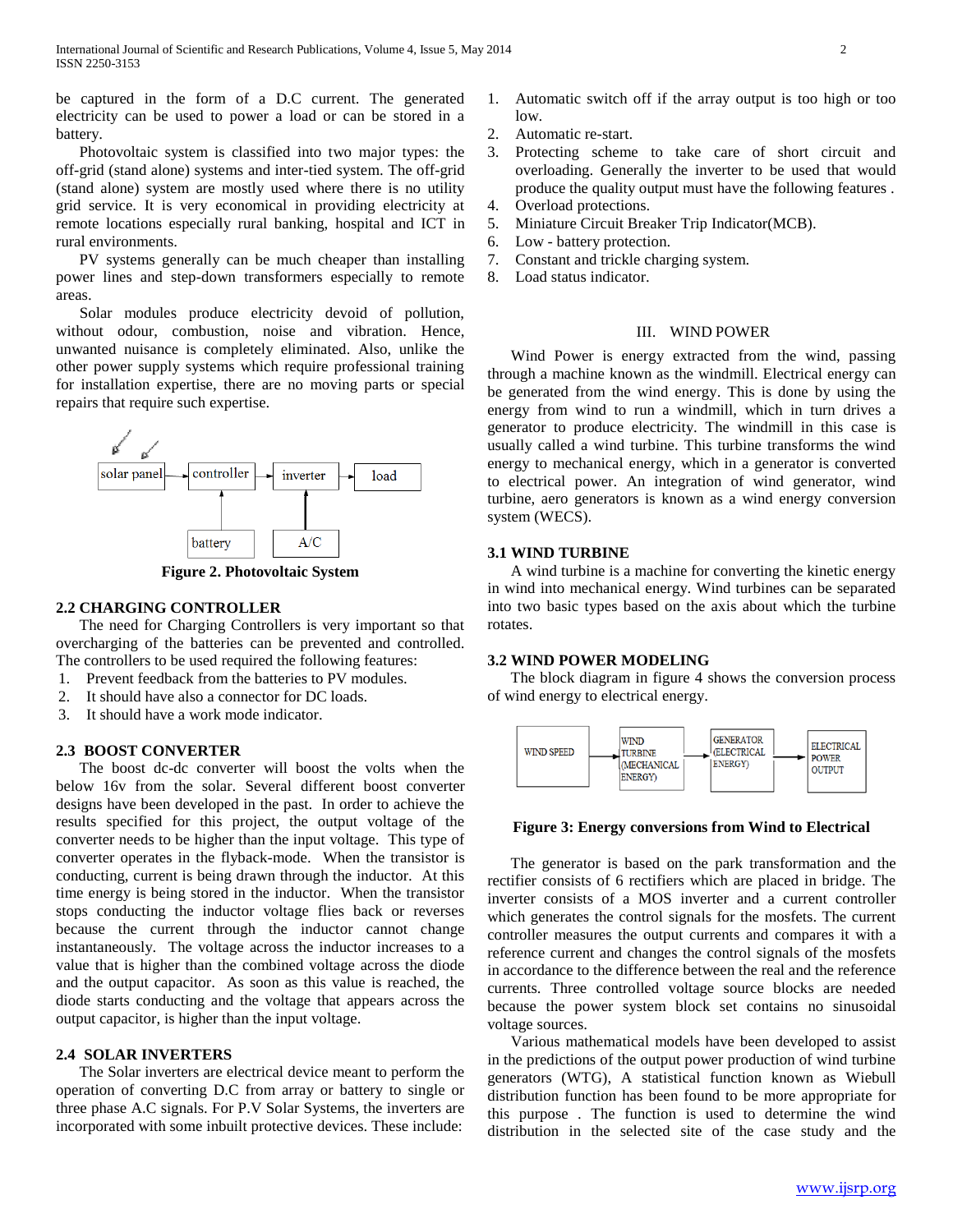annual/monthly mean wind speed of the site. The Wiebull distribution function has been proposed as a more generally accepted model for this purpose. The two-parameter Wiebull distribution function is expressed mathematically in equation 3 as The kinetic energy of the wind (air mass m wind speed v) is given by the following equation:

$$
E_c = \frac{1}{2}mv^2
$$
  
With:  $m = \rho v S \Delta t$  (1)

(With S: Covered surface of the turbine and *p*: the air density) The wind power $\square \square$  has the following expressions:

$$
P_w = \frac{d}{dt} E_c \Rightarrow P_w = \frac{1}{2} \rho S v^3
$$

 The mechanical power that the turbine extracts from the wind is inferior to. This is due to the fact that the wind speed after the turbine isn't zero (the air needs to be carried off after the turbine). So, the power coefficient of the turbine can be defined by:

(2)

(4)

(7)

$$
C_p = \frac{P_m}{P_w}; \ C_p < 1 \tag{3}
$$

The recuperated power is given by:

$$
P_m = \frac{1}{2} \rho \pi R^2 v^3 C_p
$$

With R: radius of the rotor

 Depends of the tip speed ratio of the wind turbine and angle of the blades

$$
C_p = C_p(\lambda, \beta) \quad \text{with: } \lambda = \frac{R\omega}{v} \tag{5}
$$

Is the rotation speed of the rotor

 A maximum for this function can be found and this maximum is known as the limit of Betz:

$$
C_{p_{max}} = \frac{16}{27} = 0.593\tag{6}
$$

 The wind turbine torque on the shaft can be calculated from the power:

$$
T_m = \frac{P_m}{\omega} = \frac{1}{2} \rho \pi R^2 \frac{v^3}{\omega} C_p
$$

## **3.3 GENERATOR MODEL**

 The PMSG has been considered as a system which makes possible to produce electricity from the mechanical energy obtained from the wind. The dynamic model of the PMSG is derived from the two-phase synchronous reference frame, which the q-axis is 90o ahead of the d-axis with respect to the direction of rotation .The synchronization between the d-q rotating reference frame and the three phase frame is maintained by utilizing a phase locked loop.

 The PMSG can be model led by using the simulation tool MATLAB Simulink. The equations used to model the PMSG are:

$$
\frac{did}{dt} = \frac{1}{Lds + Lls} \left( (-Rs\ id + \omega e (Lqs + Lls) iq + Vd) \right)
$$

$$
\frac{diq}{dt} = \frac{1}{Lqs + Lls} \left( \left( -Rsiq + \omega e \left( (Lds + Lls)id + \psi f \right) + Vq \right) \right)
$$

$$
T_m = \frac{1}{2} \rho \pi R^3 v^2 C_T \tag{8}
$$

#### **3.4 BUCK CONVERTER**

 The buck dc-dc converter control the power when the voltage above 16v from the wind. A power electronic converter uses semiconductor devices to transform power from one form (DC or AC) into another form (DC or AC). It accomplishes this by causing the circuit topology to change by virtue of turning ON and OFF the semiconductor devices. A buck converter is a specific type of dc-dc power electronic converter whose goal is to efficiently step downDC voltage to a lower level with minimal ripple. Practical applications are illustrated in a buck chopper might interface between the varying output voltage of a storage battery and a sensitive piece of electronics such as a microprocessor. Typically the buck converter employs feedback to regulate the output voltage in the presence of load changes.

## **3.5 FUEL CELL**

 A fuel cell is a device that converts the chemical energy from a fuel into electricity through a chemical reaction with oxygen or another oxidizing agent. Hydrogen is the most common fuel, but hydrocarbons such as natural gas and alcohols like [methanol](http://en.wikipedia.org/wiki/Methanol) are sometimes used. Fuel cells are different from [batteries](http://en.wikipedia.org/wiki/Battery_%28electricity%29) in that they require a constant source of fuel and oxygen to run, but they can produce electricity continually for as long as these inputs are supplied.

Welsh Physicist [William Grove](http://en.wikipedia.org/wiki/William_Robert_Grove) developed the first crude fuel cells in 1839. The first commercial use of fuel cells was in [NASA](http://en.wikipedia.org/wiki/NASA) space programs to generate power for probes, satellites and space capsules. Since then, fuel cells have been used in many other applications. Fuel cells are used for primary and backup power for commercial, industrial and residential buildings and in remote or inaccessible areas. They are used to power fuel cell [vehicles,](http://en.wikipedia.org/wiki/Fuel_cell_vehicle) including automobiles, buses, forklifts, airplanes, boats, motorcycles and submarines.

 There are many types of fuel cells, but they all consist of an [anode](http://en.wikipedia.org/wiki/Anode) (negative side), a [cathode](http://en.wikipedia.org/wiki/Cathode) (positive side) and an [electrolyte](http://en.wikipedia.org/wiki/Electrolyte) that allows charges to move between the two sides of the fuel cell. Electrons are drawn from the anode to the cathode through an external circuit, producing [direct current](http://en.wikipedia.org/wiki/Direct_current) electricity. As the main difference among fuel cell types is the electrolyte, fuel cells are classified by the type of [electrolyte](http://en.wikipedia.org/wiki/Electrolyte) they use. Fuel cells come in a variety of sizes. Individual fuel cells produce relatively small electrical potentials, about 0.7 volts, so cells are "stacked", or placed in series, to increase the voltage and meet an application's requirements. In addition to electricity, fuel cells produce water, heat and, depending on the fuel source, very small amounts of [nitrogen dioxide](http://en.wikipedia.org/wiki/Nitrogen_dioxide) and other emissions. The energy efficiency of a fuel cell is generally between 40–60%, or up to 85% efficient if waste heat is captured for use.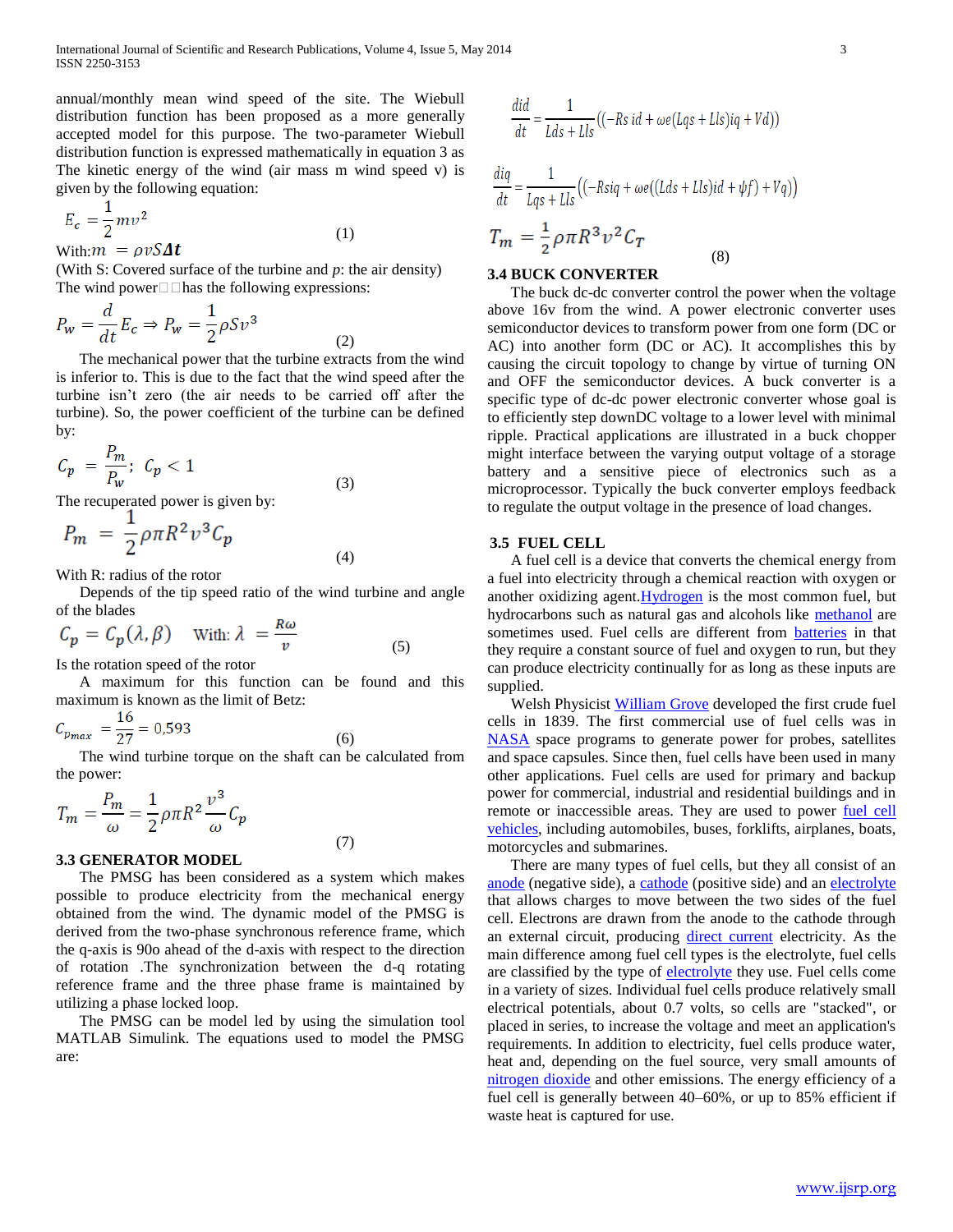## **3.6 PROTON EXCHANGE MEMBRANE FUEL CELL**

 The proton exchange membrane fuel cell (PEMFC) uses a water-based, acidic polymer membrane as its electrolyte, with platinum-based electrodes. PEMFC cells operate at relatively low temperatures (below 100 degrees Celsius) and can tailor electrical output to meet dynamic power requirements. PEMFC cells are currently the leading technology for light duty vehicles and materials handling vehicles, and to a lesser extent for stationary and other applications. The PEMFC fuel cell is also sometimes called a polymer electrolyte membrane fuel cell (also PEMFC).

 Hydrogen fuel is processed at the anode where electrons are separated from protons on the surface of a platinum-based catalyst. The protons pass through the membrane to the cathode side of the cell while the electrons travel in an external circuit, generating the electrical output of the cell. On the cathode side, another precious metal electrode combines the protons and electrons with oxygen to produce water, which is expelled as the only waste product; oxygen can be provided in a purified form, or extracted at the electrode directly from the air.

 A variant of the PEMFC which operates at elevated temperatures is known as the high temperature PEMFC (HT PEMFC). By changing the electrolyte from being water-based to a mineral acid-based system, HT PEMFCs can operate up to 200 degrees Celsius. This overcomes some of the current limitations with regard to fuel purity with HT PEMFCs able to process reformate containing small quantities of Carbon Monoxide (CO).

#### **3.7 STORAGE BATTERY**

 Traditionally, battery banks have been a technology only used primarily in hybrid power systems that are not connected to the electrical grid. The reason for this is fairly obvious: Off-grid homes need reliable power even at night, and hybrid's are generally the most cost-effective way to generate it, With gridconnected hybrid systems (which are these days by far the more numerous type), batteries are not necessary because the electricity grid functions as a kind of bottomless battery bank.



**Figure 5.hybrid power generation system result**

 Interest in electric drive vehicles is driving a great deal of investment in energy storage R&D for mobile applications. There is the potential that technological developments for the mobile application will yield benefits for stationary, grid-scale application as well.